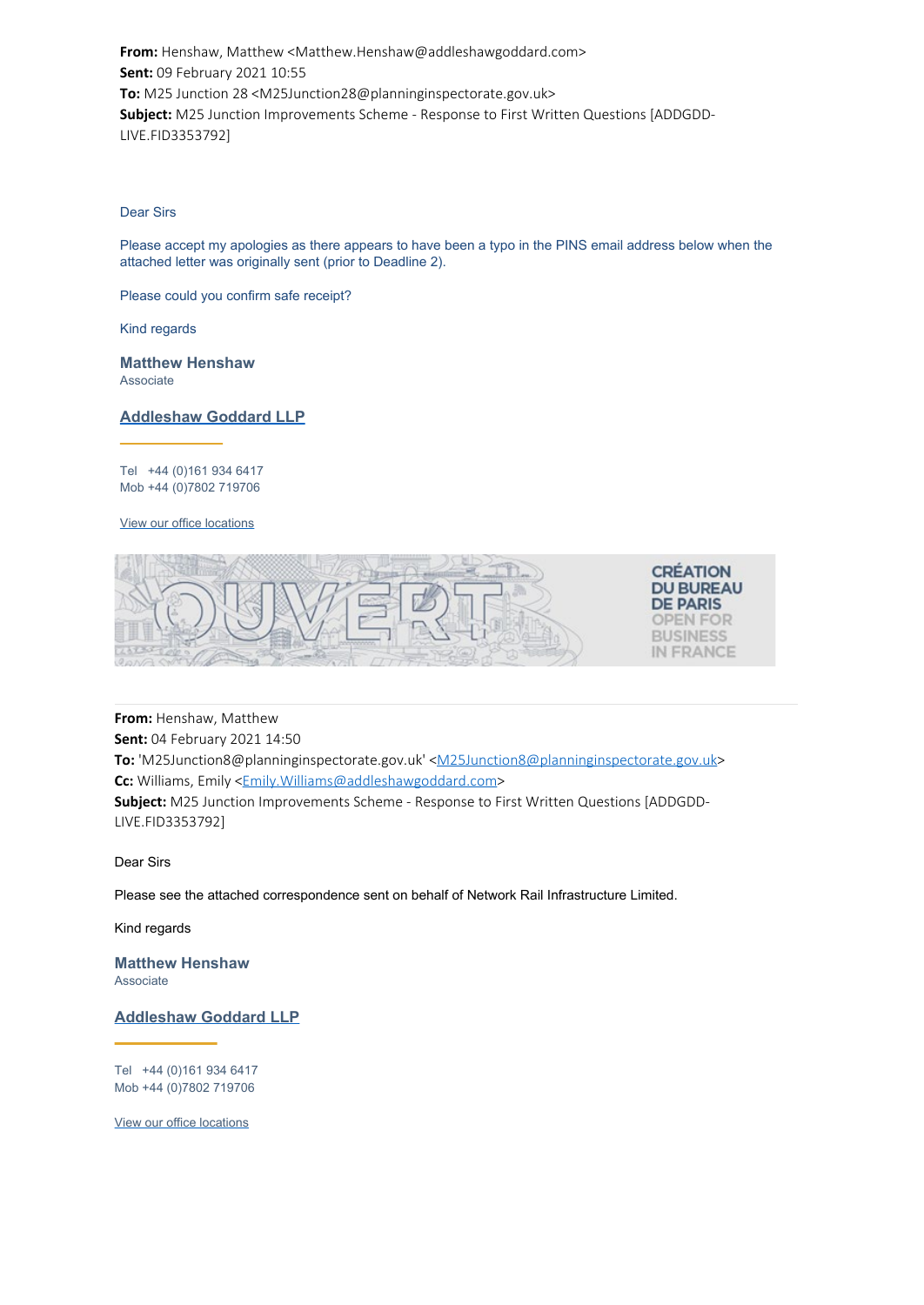

COVID-19 outbreak: During the ongoing disruption to working arrangements and until further notice, please contact the sender of this email to agree the appropriate method of delivery (e.g. post, DX, courier or email) of any correspondence or documents you may wish to send to the Firm. Please note that in the absence of such agreement we cannot, in the current circumstances, give any assurance that they will be received or dealt with.

This e-mail (including any attachments) is confidential to the intended addressee, may be subject to copyright, and may also be privileged. If you are not the intended addressee, please do not read, print, re-transmit, copy, store, alter or otherwise disclose it or any of its attachments to anyone; nor should you act in reliance on it or any of its attachments. Instead, please notify the error to the sender by e-mail and immediately permanently delete this email and any of its attachments from your system.

Please see the [Privacy Notice](https://gbr01.safelinks.protection.outlook.com/?url=https%3A%2F%2Fwww.addleshawgoddard.com%2Fen%2Fprivacy%2F&data=04%7C01%7CSPENCER.BARROWMAN%40planninginspectorate.gov.uk%7C0ebff5f219bc43bbe43908d8cd019fe7%7C5878df986f8848ab9322998ce557088d%7C0%7C0%7C637484754146141345%7CUnknown%7CTWFpbGZsb3d8eyJWIjoiMC4wLjAwMDAiLCJQIjoiV2luMzIiLCJBTiI6Ik1haWwiLCJXVCI6Mn0%3D%7C1000&sdata=RnUwYKteZlsfotDhyVpTUJe6XrAcfiKzFg3eQl9R%2Bbw%3D&reserved=0) published on our website for information about what we do with your personal data, and your rights in relation to the same.

E-mails sent to and from Addleshaw Goddard LLP may be monitored and read for legitimate business purposes, notably to ensure compliance with the law and our regulatory obligations. Emails cannot be guaranteed to be secure or error-free, and you should protect your systems. Addleshaw Goddard LLP does not accept any liability arising from interception, corruption, loss or destruction of this e-mail, or if it arrives late or incomplete or with viruses.

Addleshaw Goddard LLP is a limited liability partnership registered in England and Wales (with registered number OC318149) and is authorised and regulated by the Solicitors Regulation Authority and the Law Society of Scotland.

A list of members is open to inspection at our registered office, Milton Gate, 60 Chiswell Street, London EC1Y 4AG.

[The term partner refers to any individual who is a member of any Addleshaw Goddard entity or association or a](https://gbr01.safelinks.protection.outlook.com/?url=https%3A%2F%2Fwww.addleshawgoddard.com%2Fen%2Finternational%2Feurope%2Ffrance%2F&data=04%7C01%7CSPENCER.BARROWMAN%40planninginspectorate.gov.uk%7C0ebff5f219bc43bbe43908d8cd019fe7%7C5878df986f8848ab9322998ce557088d%7C0%7C0%7C637484754146141345%7CUnknown%7CTWFpbGZsb3d8eyJWIjoiMC4wLjAwMDAiLCJQIjoiV2luMzIiLCJBTiI6Ik1haWwiLCJXVCI6Mn0%3D%7C1000&sdata=9EzvBV4wJDLGF7iX%2FPKKq9NN7DPU6n0P7vSAOUK2xpE%3D&reserved=0)n employee or consultant with equivalent standing and qualifications.

For further information please consult our website, www.addleshawgoddard.com.



*Please note that the contents of this email and any attachments are privileged and/or confidential and intended solely for the use of the intended recipient. If you are not the intended recipient of this email and its attachments, you must take no action based upon them, nor must you copy or show them to anyone. Please contact the sender if you believe you have received this email in error and then delete this email from your system.*

*Recipients should note that e-mail traffic on Planning Inspectorate systems is subject to monitoring, recording and auditing to secure the effective operation of the system and for other lawful purposes. The Planning Inspectorate has taken steps to keep this e-mail and any attachments free from viruses. It accepts no liability for any loss or damage caused as a result of any virus being passed on. It is the responsibility of the recipient to perform all necessary checks.*

*The statements expressed in this e-mail are personal and do not necessarily reflect the opinions or policies of the Inspectorate.*

DPC:76616c646f72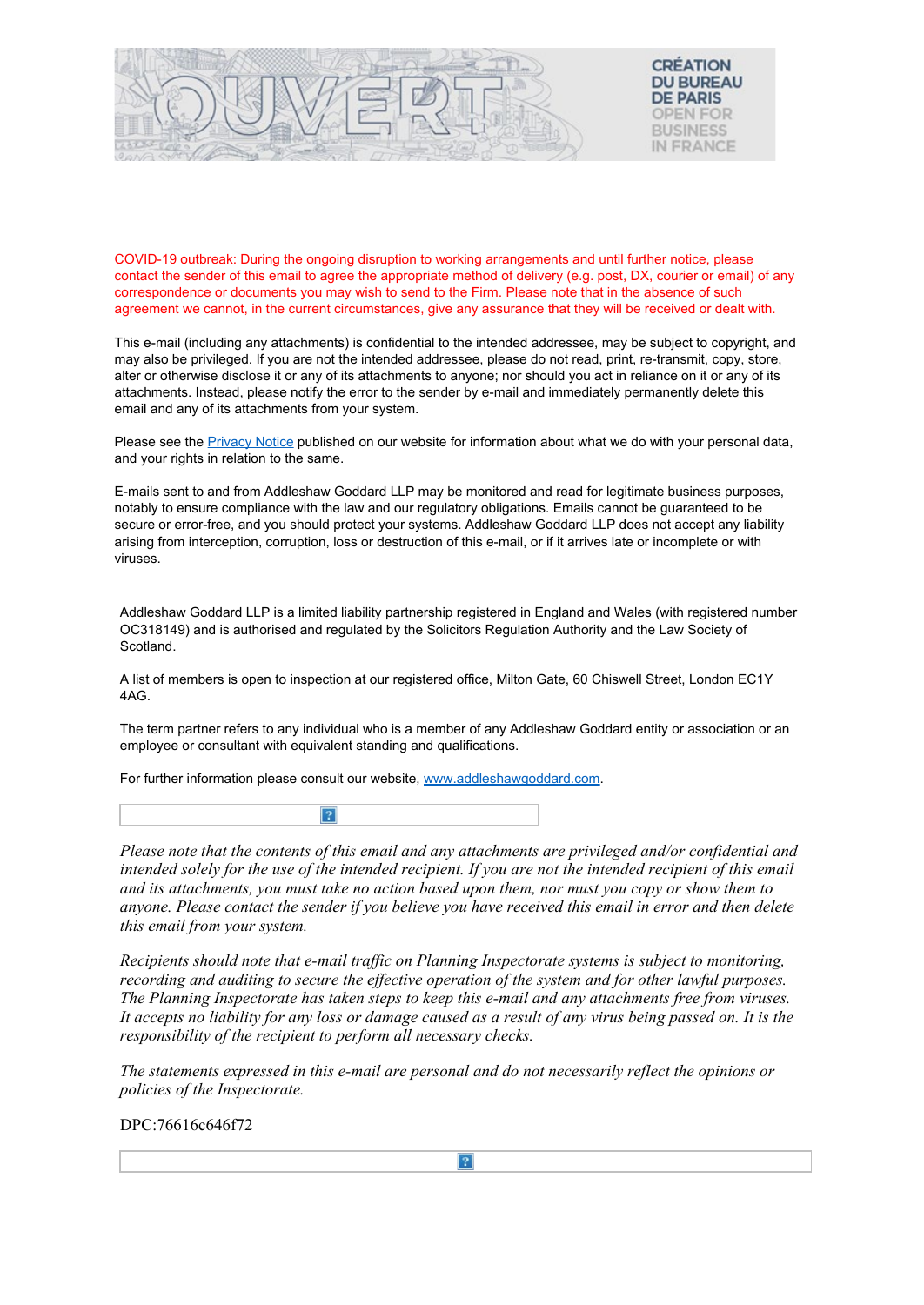# ADDLESHAW<br>Goddard

Your reference TR010029 Our reference WILLEB/HENSM/43283-3228

4 February 2021

BY EMAIL TO: M25Junction8@planninginspectorate.gov.uk

National Infrastructure Planning Temple Quay House 2 The Square Bristol BS1 6PN

Dear Sir

## **DCO Scheme: M25 Junction 28 Scheme Our client: Network Rail Infrastructure Limited Subject: Response to First Written Questions**

This Firm is instructed by Network Rail Infrastructure Limited (**NR**) in relation to the M25 Junction 28 DCO Scheme.

# **Response to Examining Authority's Written Question GQ 1.5**

The Examining Authority's issued its "Written Questions and Requests for information" on 13 January 2021 requiring responses to be provided by Deadline 2 (4 Feburary 2021). The Written Questions included the following question directed at NR (reference GQ 1.5):

| GO 1.5 | <b>Railway Operations</b><br><b>Network Rail</b> | In its RR [RR-002], Network Rail states that it wishes to object to the Proposed<br>Development on the ground that the proposed works <i>might</i> [ExA emphasis] interfere<br>with the safe and efficient operation of the railway. The Works Plans [APP-006] show<br>Work No.7 (M25 northbound improvement works) commencing northwards of the<br>Network Rail bridge (i.e. not underneath it) towards the development site. |
|--------|--------------------------------------------------|--------------------------------------------------------------------------------------------------------------------------------------------------------------------------------------------------------------------------------------------------------------------------------------------------------------------------------------------------------------------------------------------------------------------------------|
|        |                                                  | Explain in more detail how the Proposed Development (other than Compulsory<br>Acquisition (CA) matters which are asked in the section below) would affect the<br>operation of the railway.                                                                                                                                                                                                                                     |

In response to question GQ 1.5, NR is in discussions with Highways England (**Promoter**) in order to fully ascertain the impacts (if any) of the Proposed Development on NR's operations and NR has requested that the Promoter make contact with NR's engineers in this regard.

As yet, NR is not in a position to confirm whether or not the Proposed Development will have any impact on the safe and efficient operation of the railway. NR will confirm the position on this matter as soon as it has been ascertained between NR's engineers and the Promoter.

We will update PINS as soon as possible on this matter. In the meantime, we would be grateful if you could confirm if an extension of time for an additional 7 days can be granted in order that a full response to Question GQ 1.5 can be provided by NR.

10-45601494-1\43283-3228

#### www.addleshawgoddard.com

Addleshaw Goddard LLP is a limited liability partnership registered in England and Wales (with registered number OC318149) and is authorised and regulated by the Solicitors Regulation Authority (with authorisation number 440721) and the Law Society of Scotland. A list of members is open to inspection at our registered office, Milton Gate, 60 Chiswell Street, London EC1Y 4AG. The term partner refers to any individual who is a member of any Addleshaw Goddard entity or association or an employee or consultant with equivalent standing based on their experience and/or qualifications.